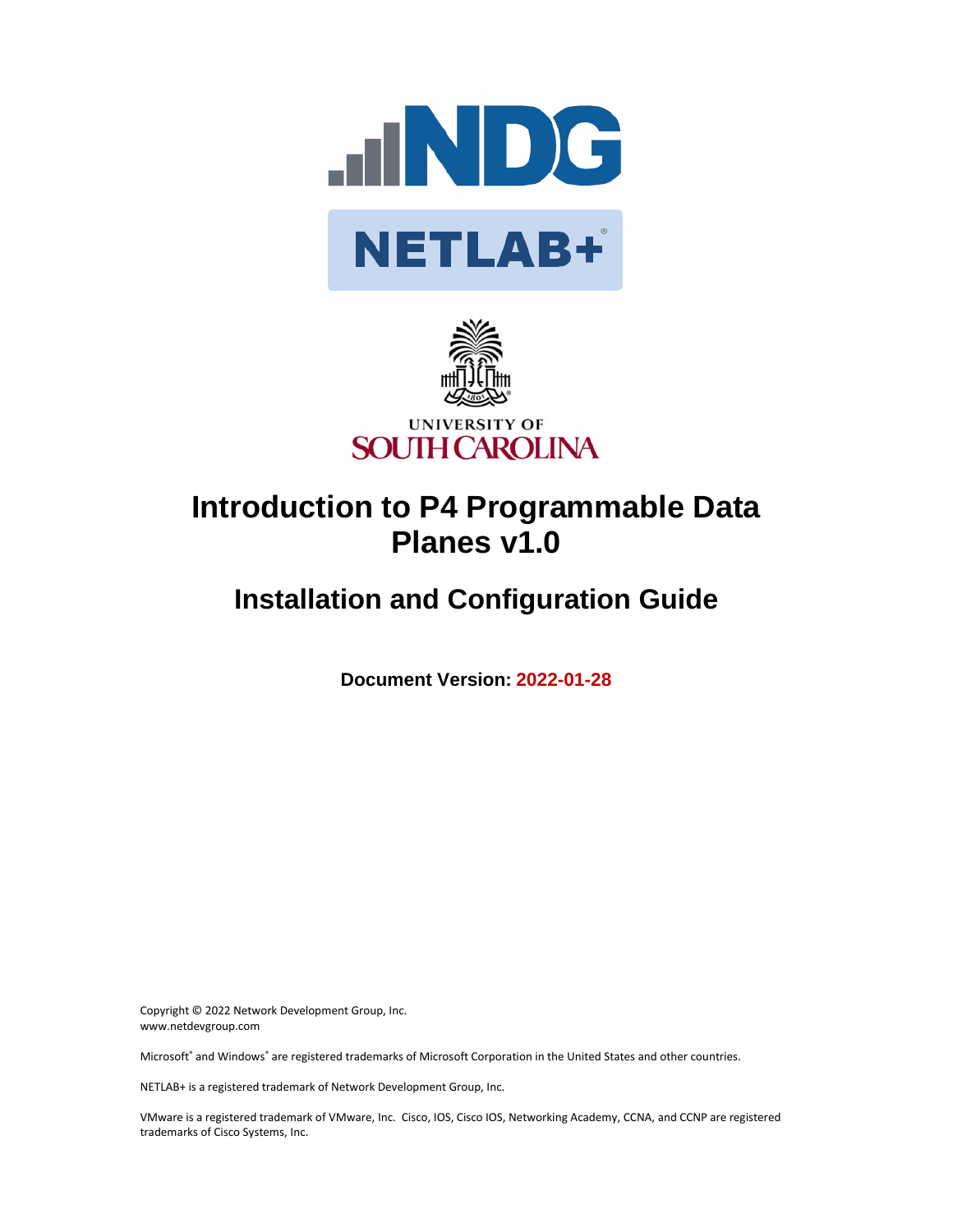

## **Contents**

| $\mathbf{1}$   |       |                                                                               |  |  |  |  |
|----------------|-------|-------------------------------------------------------------------------------|--|--|--|--|
|                | 1.1   | Introducing the Introduction to P4 Programmable Data Planes v1.0 Pod  3       |  |  |  |  |
| $\overline{2}$ |       |                                                                               |  |  |  |  |
|                | 2.1   |                                                                               |  |  |  |  |
|                | 2.2   |                                                                               |  |  |  |  |
|                | 2.3   |                                                                               |  |  |  |  |
|                | 2.4   |                                                                               |  |  |  |  |
|                | 2.5   |                                                                               |  |  |  |  |
|                | 2.6   |                                                                               |  |  |  |  |
|                | 2.7   |                                                                               |  |  |  |  |
| $\overline{3}$ |       |                                                                               |  |  |  |  |
|                | 3.1   |                                                                               |  |  |  |  |
|                | 3.2   |                                                                               |  |  |  |  |
| 4              |       |                                                                               |  |  |  |  |
|                | 4.1   |                                                                               |  |  |  |  |
|                | 4.1.1 |                                                                               |  |  |  |  |
|                | 4.2   |                                                                               |  |  |  |  |
|                | 4.3   | Building the Master Introduction to P4 Programmable Data Planes v1.0 Pod . 12 |  |  |  |  |
|                | 4.3.1 |                                                                               |  |  |  |  |
|                | 4.3.2 |                                                                               |  |  |  |  |
|                | 4.3.3 |                                                                               |  |  |  |  |
|                | 4.3.4 | Create Snapshots for the Master Virtual Machines  14                          |  |  |  |  |
|                | 4.3.5 |                                                                               |  |  |  |  |
| 5              |       |                                                                               |  |  |  |  |
|                | 5.1   |                                                                               |  |  |  |  |
|                | 5.2   |                                                                               |  |  |  |  |
|                | 5.3   |                                                                               |  |  |  |  |
|                | 5.4   |                                                                               |  |  |  |  |
|                | 5.5   |                                                                               |  |  |  |  |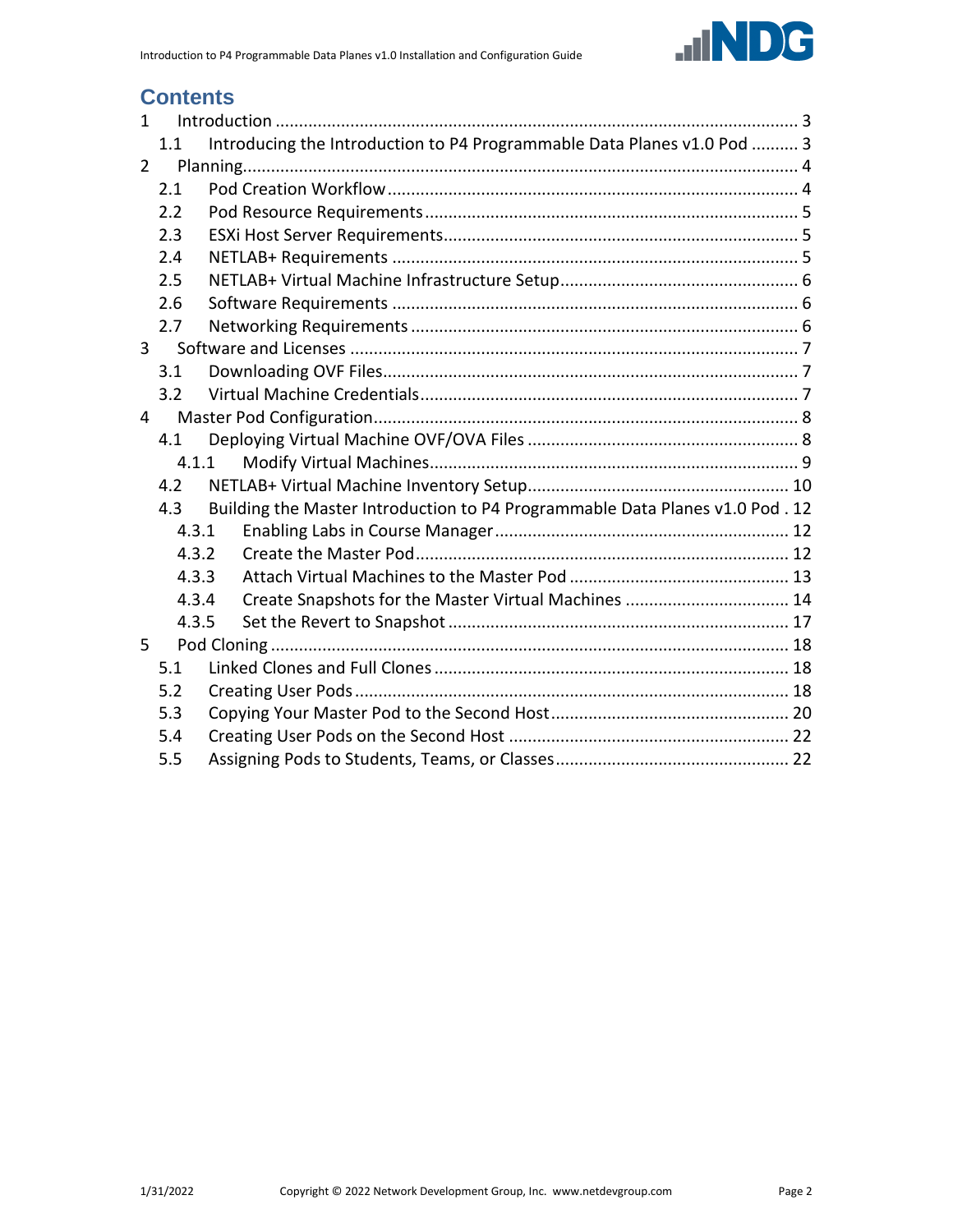

## <span id="page-2-0"></span>**1 Introduction**

This document provides detailed guidance on performing the installation and configuration of the *Introduction to P4 Programmable Data Planes v1.0* pod on the *NETLAB+ VE* system.

#### <span id="page-2-1"></span>**1.1 Introducing the Introduction to P4 Programmable Data Planes v1.0 Pod**

The *Introduction to P4 Programmable Data Planes v1.0* pod is a 100% virtual machine pod consisting of a single virtual machine. Linked together through virtual networking, this virtual machine provides the environment for a student or a team to perform the *Introduction to P4 Programmable Data Planes v1.0* labs.

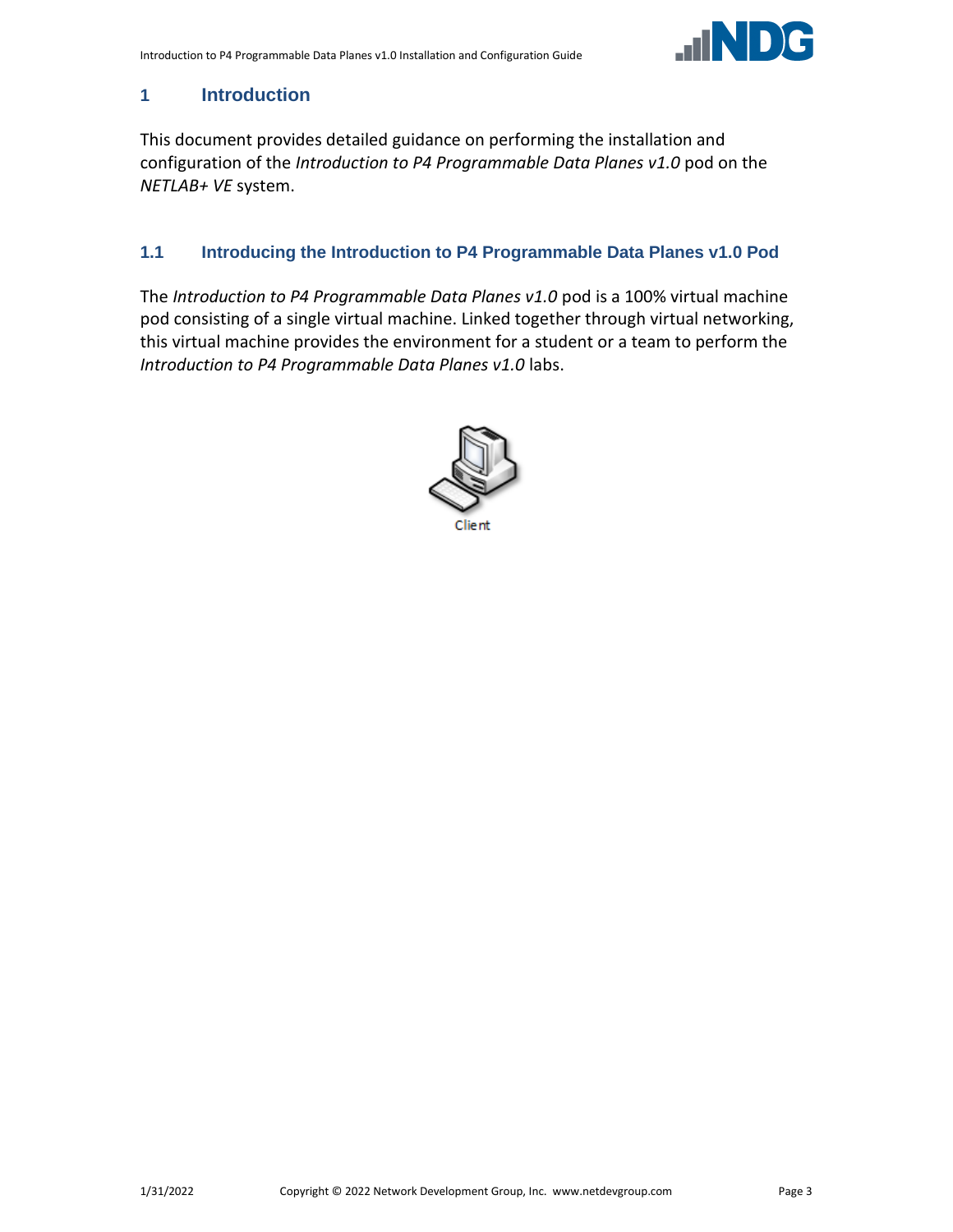

## <span id="page-3-0"></span>**2 Planning**

This guide provides specific information pertinent to delivering the *Introduction to P4 Programmable Data Planes v1.0* pod. The *[NETLAB+ Remote PC Guide Series](http://www.netdevgroup.com/support/documentation/netlabve/)* provides the prerequisite guidance for setting up your VMware infrastructure, including:

- An introduction to virtualization using *NETLAB+*
- Detailed setup instructions for standing up *VMware vCenter* and *VMware ESXi*
- Virtual machine and virtual pod management concepts using *NETLAB+*

This document assumes that you have set up virtual machine infrastructure in accordance with the *[NETLAB+ Remote PC Guide Series](http://www.netdevgroup.com/support/documentation/netlabve/)*. The planning information below refers to specific sections in the *Remote PC Guide* when applicable.

## <span id="page-3-1"></span>**2.1 Pod Creation Workflow**

The following list is an overview of the pod setup process.

- 1. Obtain the master virtual machine images required for the master pod.
- 2. Deploy the master virtual machine images to your *VMware vCenter Appliance*.
	- a. Deploy virtual machines using **Thin Provisioning** to reduce storage consumption.
	- b. Make necessary adjustments to each virtual machine in the environment.
		- i. Insert/Verify manual **MAC** addresses.
		- ii. Change the default network to **SAFETY NET**.
		- iii. Any other configuration changes mentioned in this guide.
- 3. Import the deployed virtual machines to the *NETLAB+* **Virtual Machine Inventory**.
- 4. Activate or license the required software on each virtual machine when prompted.
- 5. Take a snapshot of each virtual machine in the master pod labeled **GOLDEN\_MASTER** after all configurations and licensing have taken effect. The *GOLDEN\_MASTER* snapshot is used to clone virtual machine images for the user pods.
- 6. Use the *NETLAB+* **Pod Cloning** feature to create student pods from the master pod.
- 7. If multiple hosts are used in the *NETLAB+* environment, make a **Full Clone** of the master pod on the initial host (Host A) to the subsequent host (Host B) and so on using the *NETLAB+* **Pod Cloning** feature.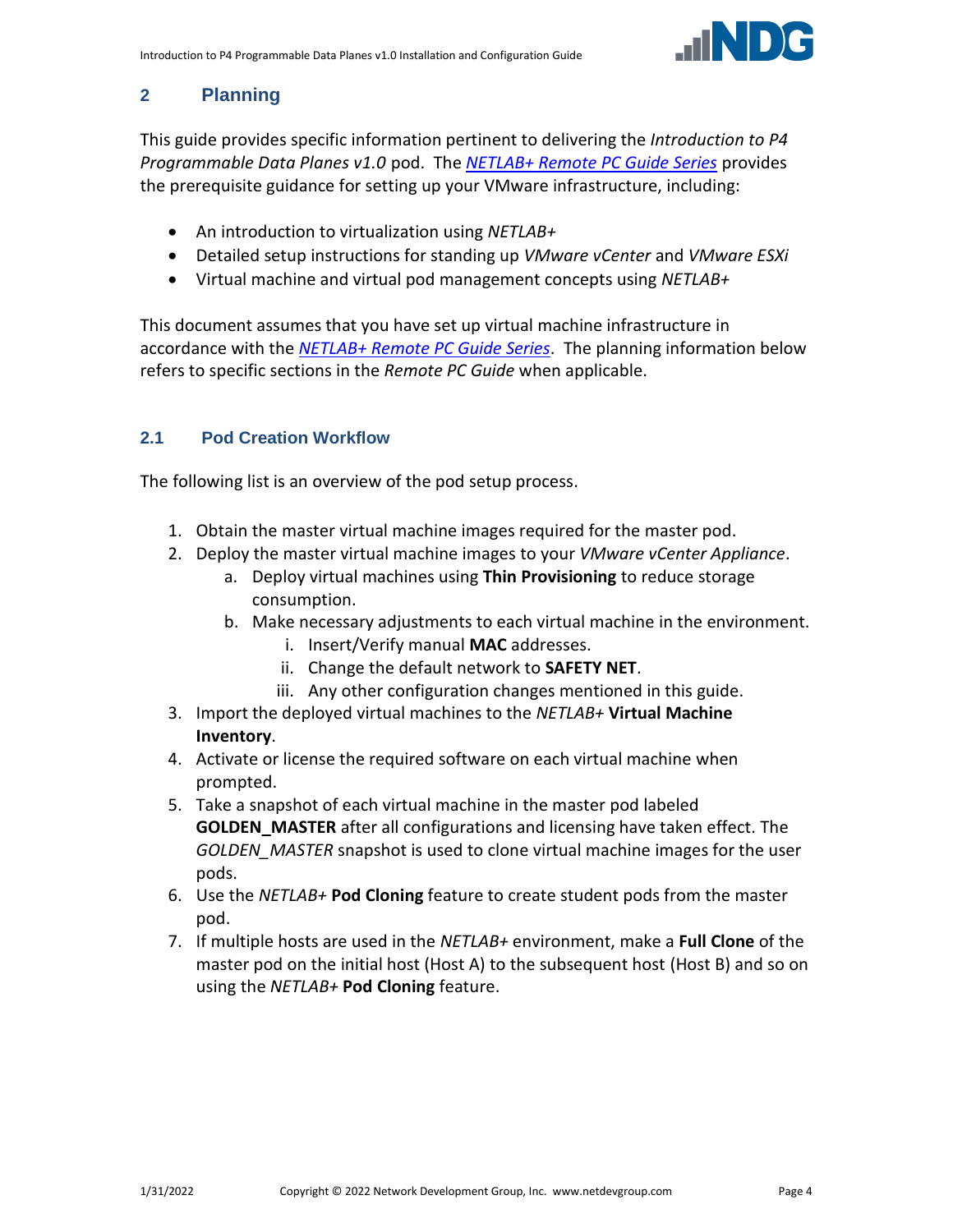

## <span id="page-4-0"></span>**2.2 Pod Resource Requirements**

The *Introduction to P4 Programmable Data Planes v1.0* course will consume 30.7 GB of storage per each master pod instance.

The following table provides details of the storage requirements for each of the virtual machines in the pod.

| <b>Virtual Machine</b> | <b>OVF/OVA</b> | <b>Initial Master Pod</b><br>(Thin Provisioned) | Maximum<br><b>Allocated</b><br><b>Memory</b> |
|------------------------|----------------|-------------------------------------------------|----------------------------------------------|
| Client                 | $12.5$ GB      | 30.7 GB                                         | 16 GB                                        |
| Total                  | 12.5 GB        | 30.7 GB                                         | 16 GB                                        |

#### <span id="page-4-1"></span>**2.3 ESXi Host Server Requirements**

Please refer to the *NDG* website for specific *ESXi* host requirements to support virtual machine delivery: <https://www.netdevgroup.com/products/requirements/>

The deployment of the *Introduction to P4 Programmable Data Planes v1.0* pod requires VMware ESXi version of **6.0** or greater.

> The number of **active** pods that can be used simultaneously depends on the *NETLAB+* product license and the number of *VMware ESXi* host servers meeting the hardware requirements specifications.

For current *ESXi* server requirements and active pod count, refer to the following URL:

[http://www.netdevgroup.com/support/remote\\_pc.html#vm\\_host\\_server\\_specificati](http://www.netdevgroup.com/support/remote_pc.html#vm_host_server_specifications) [ons.](http://www.netdevgroup.com/support/remote_pc.html#vm_host_server_specifications)

## <span id="page-4-2"></span>**2.4 NETLAB+ Requirements**

Please **Note** 

Installation of *Introduction to P4 Programmable Data Planes v1.0* pods, as described in this guide, requires that you are running *NETLAB+ VE*.

Previous versions of *NETLAB+* do not support requirements for the *Introduction to P4 Programmable Data Planes v1.0* course on the physical host servers.

Please refer to the *[NETLAB+ Remote PC Guide Series](https://www.netdevgroup.com/support/documentation/netlabve/)*.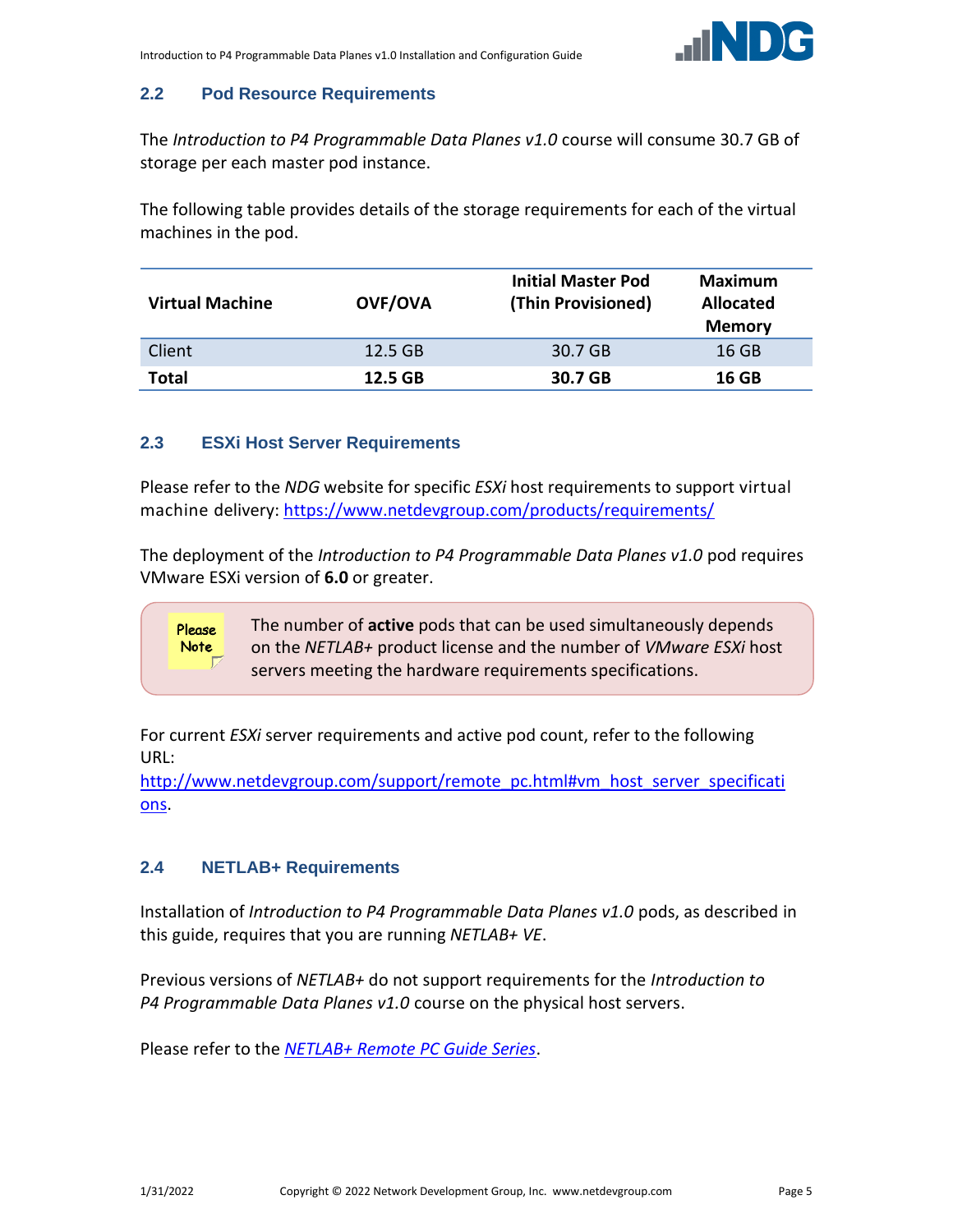

#### <span id="page-5-0"></span>**2.5 NETLAB+ Virtual Machine Infrastructure Setup**

The *NETLAB+ Virtual Machine Infrastructure* setup is described in the following sections of the *[NETLAB+ Remote PC Guide Series:](http://www.netdevgroup.com/support/documentation/netlabve/)*

- *Registering a Virtual Datacenter in NETLAB+*
- *Adding ESXi hosts in NETLAB+*
- *Proactive Resource Awareness*



#### <span id="page-5-1"></span>**2.6 Software Requirements**

For the purpose of software licensing, each virtual machine is treated as an individual machine, PC, or server. Please refer to the specific vendor license agreements (and educational discount programs, if applicable) to determine licensing requirements for your virtual machines' software, operating system, and applications.

The minimum virtual infrastructure software required for standing up this pod is in the following table.

| <b>Virtual Infrastructure Requirements</b> |     |  |  |  |
|--------------------------------------------|-----|--|--|--|
| <b>Software</b><br><b>Version</b>          |     |  |  |  |
| vSphere ESXi                               | 6.0 |  |  |  |
| vCenter Server                             | 6.0 |  |  |  |

Please refer to the *Software and Licenses* section regarding the software requirements for virtual machines in the pod.

#### <span id="page-5-2"></span>**2.7 Networking Requirements**

To accommodate the movement of large *VMs*, *OVF/OVAs*, and *ISO* disk images from one host to another, gigabit Ethernet or better connectivity is recommended to interconnect your *NETLAB+*, *vCenter Server* system, and *ESXi* host systems.

The two standard networking models recommended to interconnect your servers are described in detail in the *Networking Models* section of the *[Remote PC Guide Series,](http://www.netdevgroup.com/support/documentation/NETLAB_Remote_PC_Guide_Vol_1_Introduction.pdf)  Volume 1 - [Introduction and Planning.](http://www.netdevgroup.com/support/documentation/NETLAB_Remote_PC_Guide_Vol_1_Introduction.pdf)*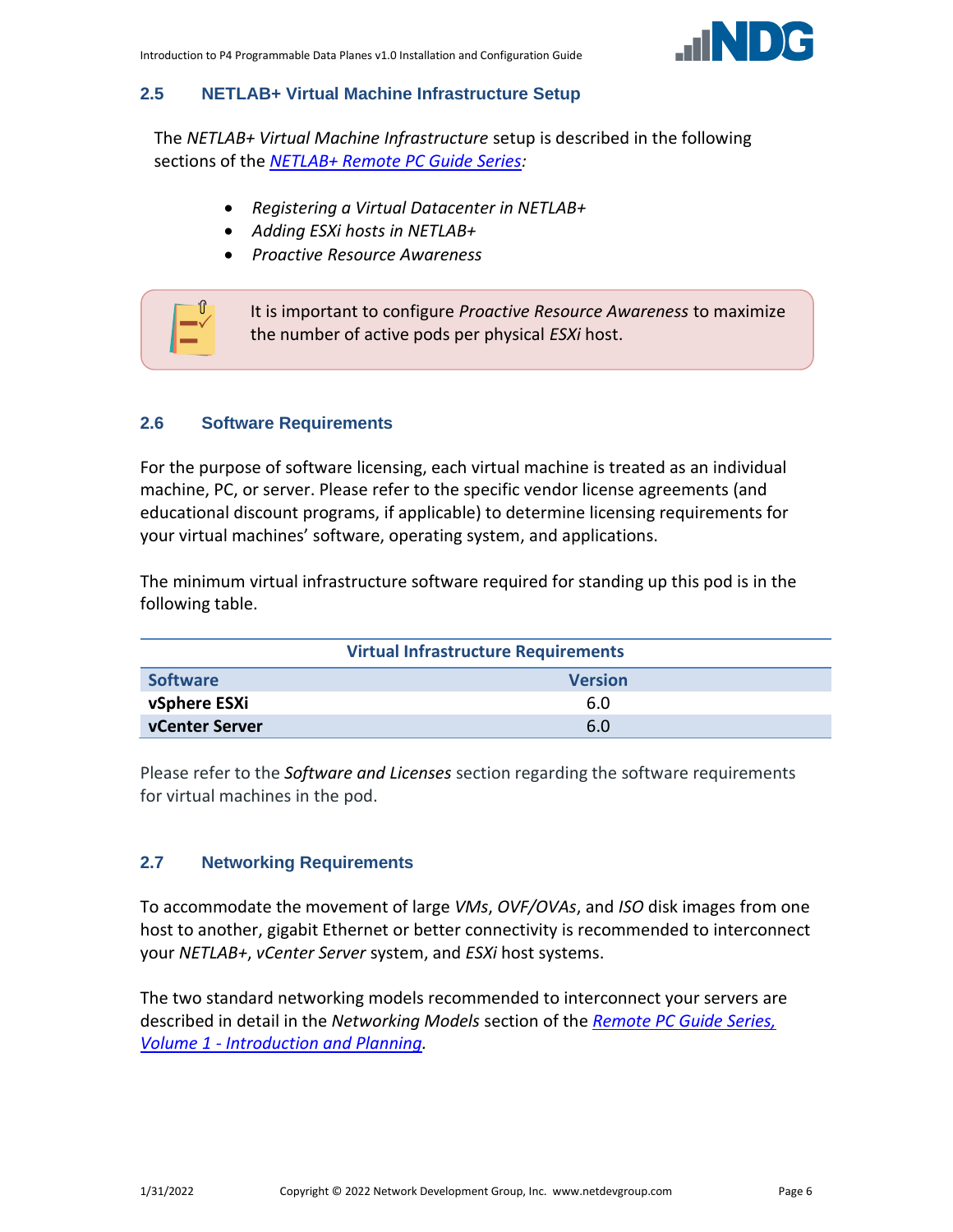

## <span id="page-6-0"></span>**3 Software and Licenses**

## <span id="page-6-1"></span>**3.1 Downloading OVF Files**

The virtual machines are made available as *Open Virtualization Format* (*OVF*) or *Open Virtualization Archive* (*OVA*) files. These files are available for download from *CSSIA*.

To request access to the preconfigured virtual machine templates from *CSSIA*:

- 1. Go to *the CSSIA Resources* page: <https://www.cssia.org/cssiaresources/>
- 2. Select **CSSIA VM Image Sharing Agreement**.
- 3. Complete and submit your access request by following the instructions on the request form.
- 4. *CSSIA* will provide, via email, password-protected download links. Access to the download links is provided only to customers who are current with their NETLAB+ support contract and are participants in the appropriate partner programs (*i.e., Cisco Networking Academy, VMware IT Academy, Red Hat Academy, and/or Palo Alto Networks*).
- 5. Once all virtual machines have been downloaded, they can be deployed following the steps in the appropriate pod installation guide. Each virtual machine is deployed individually.

## <span id="page-6-2"></span>**3.2 Virtual Machine Credentials**

For your reference, the following table provides a list of the credentials for the systems in the pod:

| <b>Machine</b> | User name | <b>Password</b> |
|----------------|-----------|-----------------|
| <b>Client</b>  | admin     | password        |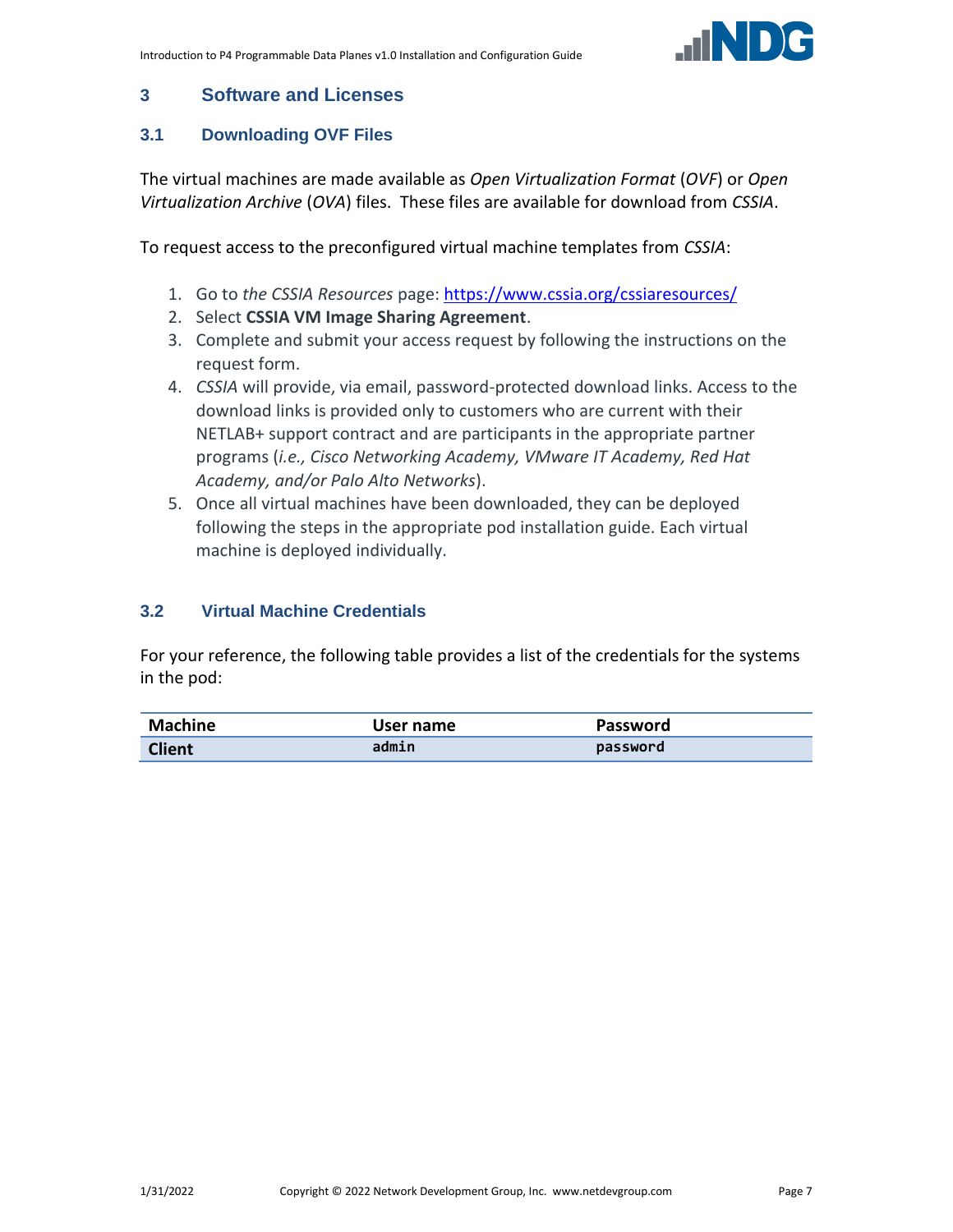

## <span id="page-7-0"></span>**4 Master Pod Configuration**

## <span id="page-7-1"></span>**4.1 Deploying Virtual Machine OVF/OVA Files**

Deploy on your host server the pod virtual machine *OVF*/*OVA* files you have downloaded.

- 1. Navigate to your **vSphere Client** using your management workstation, ensure that your downloaded *OVA/OVF* files are accessible on this machine, and then connect to your **vCenter Server**.
- 2. From the *vSphere Client* interface, navigate to **Hosts and Clusters**.
- 3. Right-click on the target **ESXi Host Server** and select **Deploy OVF Template**.
- 4. In the *Deploy OVF Template* window, on the *Select source* step, select the **Local File** radio button and click **Browse**.
- 5. Locate and select one of the VMs for the pod, click **Open**.

| <b>VM Name</b> | VM OS | <b>OVA Download Name</b> |
|----------------|-------|--------------------------|
| <b>Client</b>  | Linux | UofSC P4PDP FM.Client    |

**Please Note** 

Only one VM can be selected using this wizard. The process will have to be repeated for the remaining VMs.

- 6. Verify that the VM information populates next to the *Browse* button and click **Next**.
- 7. On the *Review details* step, make sure to fill the checkbox for **Accept extra configuration options** (*if present*) and click **Next**.
- 8. On the *Select name and folder* step, change the name of the virtual machine to something that is easy to manage. You can use the names provided in the list below as names for the virtual machines if you do not have a set naming convention. Select the appropriate **datacenter** and click **Next**.

| <b>VM Name</b> | VM OS | <b>Virtual Machine Deployment</b><br><b>Name</b> |
|----------------|-------|--------------------------------------------------|
| <b>Client</b>  | Linux | UofSC P4PDP Master.Client                        |

- 9. On the *Select Storage* step, choose the appropriate storage device and make sure that **Thin Provision** is selected. Click **Next**.
- 10. In the *Setup networks* section, select **SAFETY NET** as the destination and click **Next.**



If *SAFETY NET* is not available, refer to the *Create a Safe Staging Network* section in the *[Remote PC Guide Series](http://www.netdevgroup.com/support/documentation/NETLAB_Remote_PC_Guide_Vol_2_Installation.pdf) – Volume 2*.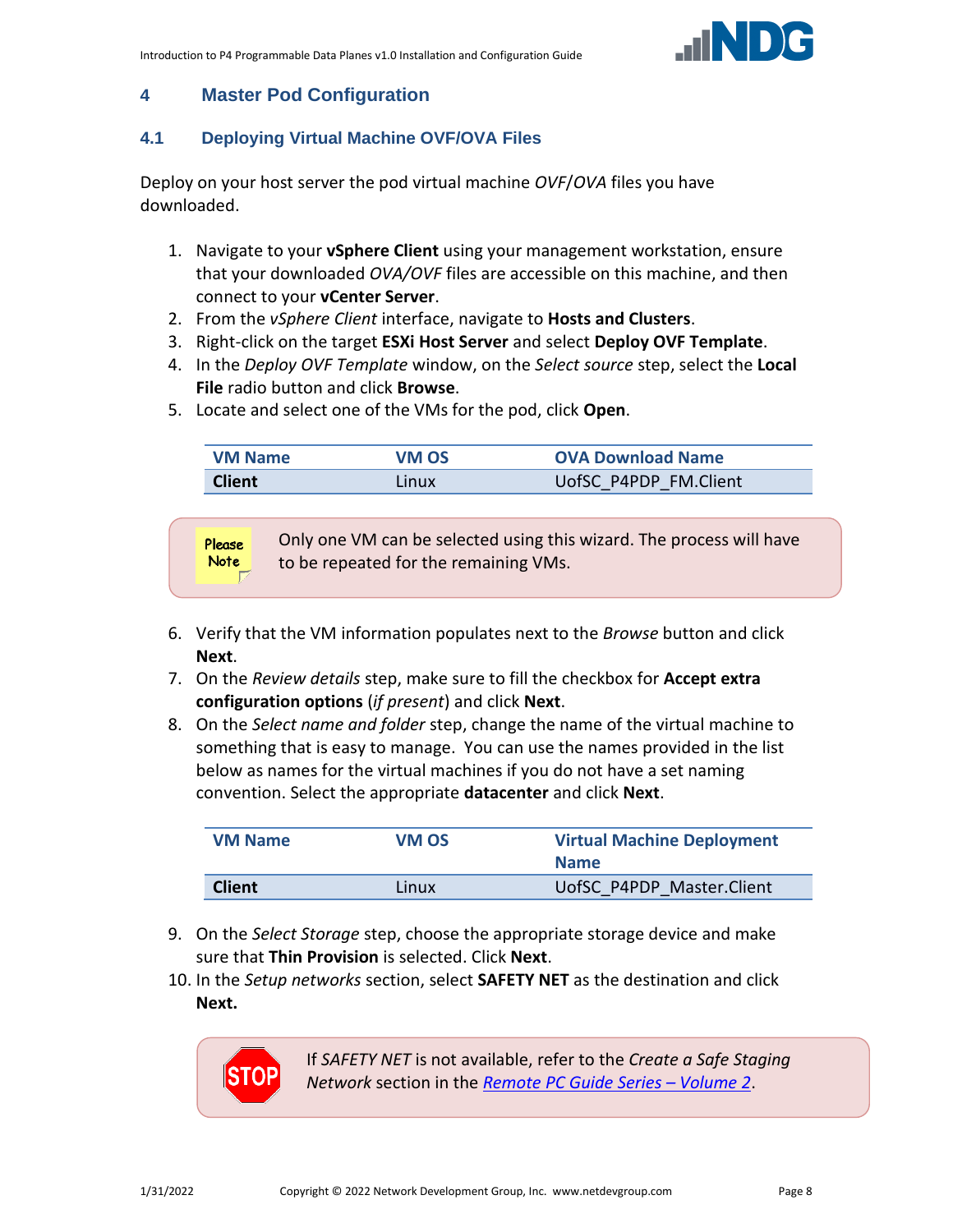

- 11. In the *Ready to complete* section, make sure **Power on after deployment** is **unchecked** and confirm the settings. Click **Finish**.
- 12. *vCenter* will begin deploying the virtual machine. This may take some time depending on the speed of your connection, HDDs, etc.

## <span id="page-8-0"></span>**4.1.1 Modify Virtual Machines**

Once the virtual machines are imported onto the host, verify the configurations. The following steps will guide you through the process.

- 1. In the *vSphere Client* interface, right-click on the imported virtual machine and select **Edit Settings**.
- 2. For all the virtual machines, manually assign the *MAC* addresses for each *NIC*. The table below identifies the *MAC* addresses per *NIC*.

| <b>Virtual Machine</b> | NIC | MAC               |
|------------------------|-----|-------------------|
| <b>Client</b>          |     | 00:50:56:ae:d5:f0 |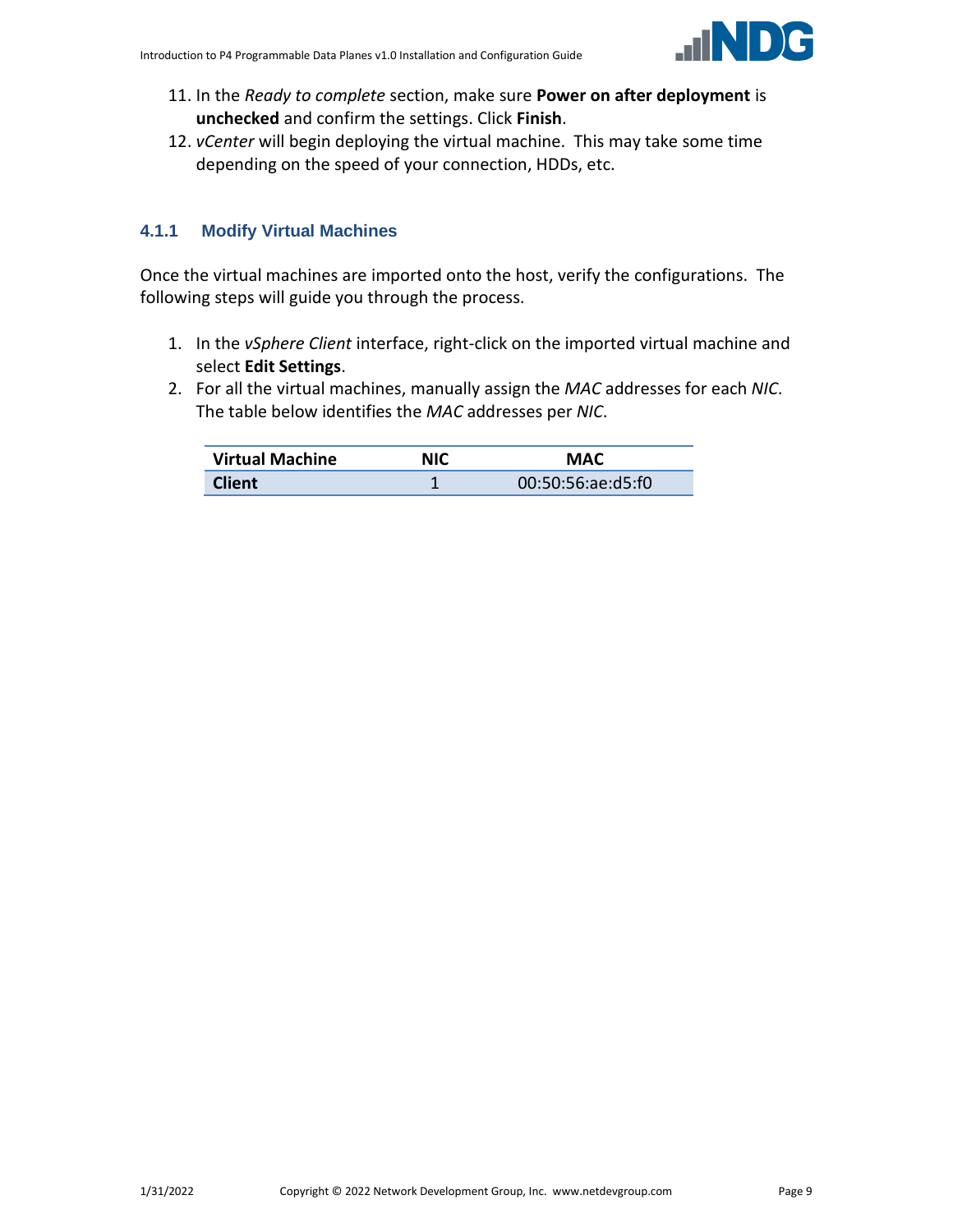|                          | ADD NEW DEVICE                                                                                                 |
|--------------------------|----------------------------------------------------------------------------------------------------------------|
| $\angle$ CPU             | 16<br>$\bf{0}$<br>$\checkmark$                                                                                 |
| > Memory                 | $GB \quad \lor$<br>16<br>$\overline{\phantom{a}}$                                                              |
| $>$ Hard disk 1          | 60<br>GB v                                                                                                     |
| > SCSI controller 0      | <b>LSI Logic Parallel</b>                                                                                      |
| $\vee$ Network adapter 1 | SAFETY NET V                                                                                                   |
| Status                   | Connect At Power On                                                                                            |
| Adapter Type             | VMXNET 3<br>$\sim$                                                                                             |
| DirectPath I/O           | <b>Z</b> Enable                                                                                                |
| <b>MAC Address</b>       | 00:50:56:ae:d5:f0<br>Manual<br>$\checkmark$                                                                    |
| $>$ Video card           | Specify custom settings $\vee$                                                                                 |
| <b>VMCI</b> device       | Device on the virtual machine PCI bus that provides support for the<br>virtual machine communication interface |
| > Other                  | <b>Additional Hardware</b>                                                                                     |
|                          |                                                                                                                |

#### <span id="page-9-0"></span>**4.2 NETLAB+ Virtual Machine Inventory Setup**

This section will guide you in adding your templates to the *Virtual Machine Inventory* of your *NETLAB+ VE* system.

1. Log in to your *NETLAB+ VE* system using the administrator account.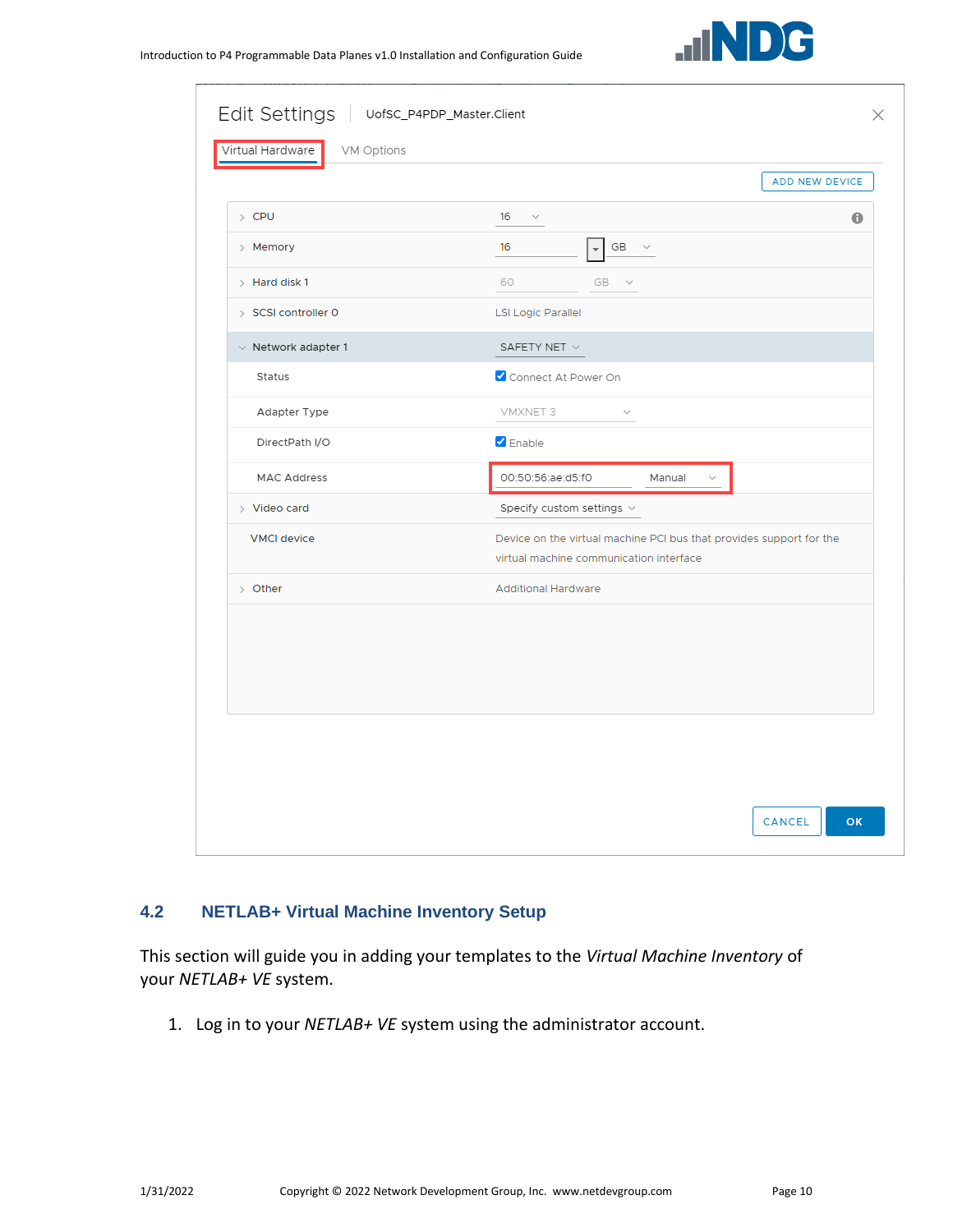

2. Select the **Virtual Machine Infrastructure** icon.



3. Click the **Virtual Machine Inventory** icon.



#### **Virtual Machine Inventory**

Import, clone, and manage the inventory of virtual machines to be used with NETLAB+.

4. Click the **Import Virtual Machines** button located at the bottom of the list.

Import Virtual Machines

- 5. Select the appropriate datacenter from the list where your master VMs reside.
- 6. Select the checkbox next to the virtual machines you had just deployed and click **Import Selected Virtual Machines**.

Import Selected Virtual Machines

- 7. When the *Configure VMs* window loads, you can set your virtual machine parameters.
	- a. Check the dropdown box for the correct operating system for each imported virtual machine.
	- b. Change *Role* to **Master** for each VM.
	- c. Add any comments for each virtual machine in the last column.



It is advised to leave the *Version* and *Build* numbers for reference when requesting *NDG* support.

d. Verify your settings and click **Import (X) Virtual Machines** (notice the number in parenthesis is dynamic, depending on the amount of VMs selected).

Import (1) Virtual Machines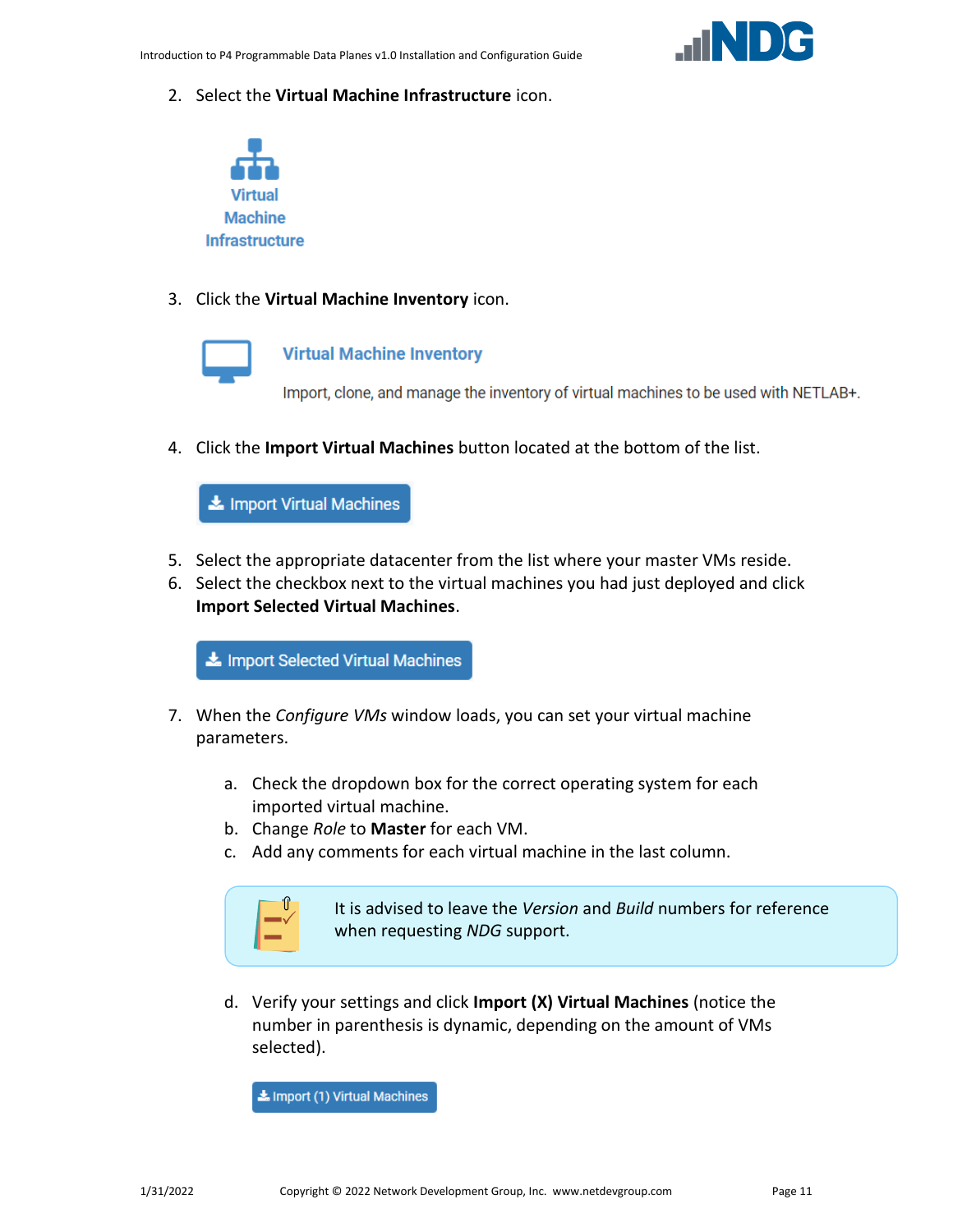

- e. Verify all *Import Statuses* report back with **OK** and then click on the **Dismiss** button.
- f. Verify that your virtual machines show up in the inventory.

For additional information, please refer to the *[NETLAB+ VE Administrator Guide](http://www.netdevgroup.com/support/documentation/netlabve/netlabve_administrator_guide.pdf#nameddest=virtual_machine_infrastructure)*.

#### <span id="page-11-0"></span>**4.3 Building the Master Introduction to P4 Programmable Data Planes v1.0 Pod**

This section will assist you in adding the *Introduction to P4 Programmable Data Planes v1.0* pod to your *NETLAB+* system.

## <span id="page-11-1"></span>**4.3.1 Enabling Labs in Course Manager**

Please refer to the *Course Manager* section *of the [NETLAB+ VE Administrator Guide](https://www.netdevgroup.com/support/documentation/netlabve/netlabve_administrator_guide.pdf#nameddest=course_manager)* on how to enable content. Please install the **Introduction to P4 Programmable Data Planes v1.0** course.

#### <span id="page-11-2"></span>**4.3.2 Create the Master Pod**

- 1. Log into **NETLAB+ VE** with the *administrator* account.
- 2. Select the **Pods** icon.



3. Create a new pod by scrolling to the bottom and clicking the **Create New Pod** button.



4. Then, click on the **UofSC Intro to P4 Prog. Data Planes** pod entry from the list of installed pod types.

| <b>UNIVERSITY OF</b><br><b>SOUTH CAROLINA</b><br>Introduction to P4<br>Programmable Data Planes | UofSC Intro to P4 Prog. Data Planes<br>The labs provide a hands-on experience on P4 programmable data plane switches using the<br>Behavioral Model version 2 (BMv2) software switch. The lab series explains topics that<br>include parsing, match-action tables, checksum verification, and others.<br>https://www.netdevgroup.com/support/tech_support.html |
|-------------------------------------------------------------------------------------------------|---------------------------------------------------------------------------------------------------------------------------------------------------------------------------------------------------------------------------------------------------------------------------------------------------------------------------------------------------------------|
|-------------------------------------------------------------------------------------------------|---------------------------------------------------------------------------------------------------------------------------------------------------------------------------------------------------------------------------------------------------------------------------------------------------------------------------------------------------------------|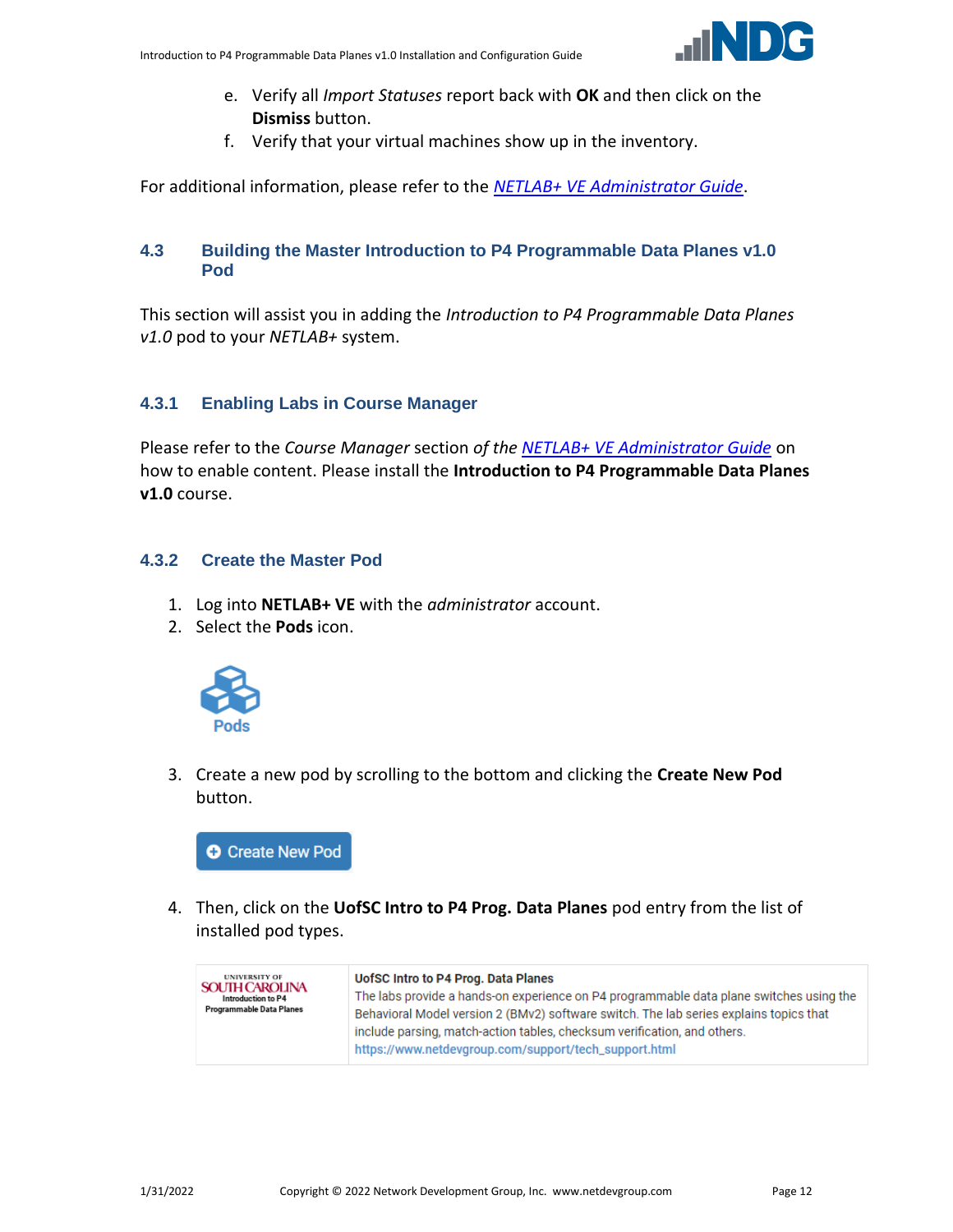5. On the *New Pod* window, input a value into the **Pod ID** and **Pod Name** fields. Click **Next**.

| & New Pod       |                                                                                                 |                                          |
|-----------------|-------------------------------------------------------------------------------------------------|------------------------------------------|
| <b>Pod Type</b> | <b>UNIVERSITY OF</b><br><b>SOUTH CAROLINA</b><br>Introduction to P4<br>Programmable Data Planes | <b>Used Pod IDs</b><br>$\overline{2}$    |
| Pod ID          | 1000                                                                                            | 3<br>1005<br>1010                        |
| <b>Pod Name</b> | P4PDP_H120_M1000                                                                                | 1015<br>1020<br>$\overline{\phantom{a}}$ |
|                 |                                                                                                 |                                          |
|                 | $\Theta$ Help<br><b>O</b> Next                                                                  |                                          |

The *Pod ID* determines the order in which the pods will appear in the scheduler. It is best practice to use a block of sequential ID numbers for the *Pod Id* that allows for the number of pods you are going to install.

The *Pod Name* identifies the pod and is unique per pod. Here we used the name of the lab set or course in a shortened form along with a host identifier (H120), the type and number of the pod (M1000).

6. To finalize the wizard, click **OK**.

For additional information, please refer to the *NETLAB+ VE [Administrator Guide](http://www.netdevgroup.com/support/documentation/netlabve/netlabve_administrator_guide.pdf)*.

#### <span id="page-12-0"></span>**4.3.3 Attach Virtual Machines to the Master Pod**

Update the master pod to associate the virtual machines with the newly created pod.

1. Select the **Introduction to P4 Programmable Data Planes v1.0** master pod from the pod list.

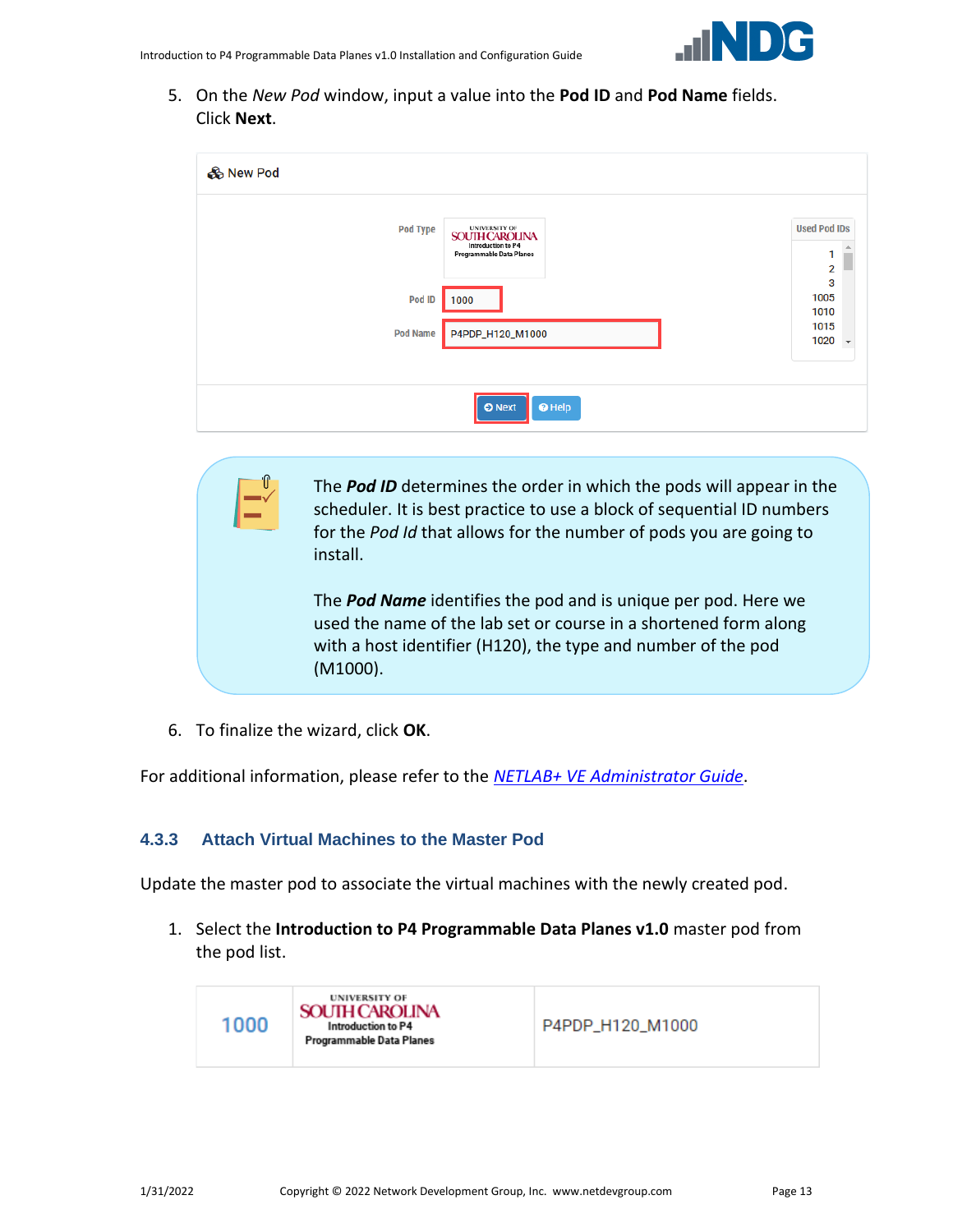2. Click on the **Action** dropdown next to the virtual machine you are about to assign and select **Attach VM**.

| Remote PC        |                       |                    |                                                 |                |                                                                    |                          |  |
|------------------|-----------------------|--------------------|-------------------------------------------------|----------------|--------------------------------------------------------------------|--------------------------|--|
|                  | <b>PC</b> Name        | VM                 | <b>Operating System</b>                         | <b>VM Role</b> | <b>Runtime Host</b>                                                | Action                   |  |
|                  | Client                | <b>ABSENT</b>      |                                                 |                |                                                                    | $\overline{\phantom{a}}$ |  |
| <b>O</b> Dismiss | <b>Z</b> Pod Settings | <b>图 Clone Pod</b> | <b>△</b> Configure Pod ACL<br>Wiew Reservations |                | <b>☆ Settings</b><br><b>O</b> Attach VM<br><b>C</b> Remove VM From |                          |  |
|                  |                       |                    |                                                 |                | <b>O</b> Snapshots                                                 |                          |  |

3. Select the corresponding virtual machine from the inventory list.

| $\Box$ Client (select virtual machine) |                              |           |  |  |  |
|----------------------------------------|------------------------------|-----------|--|--|--|
| <b>Virtual Machine Name</b>            | ÷<br><b>Operating System</b> | ≑<br>Role |  |  |  |
| UofSC_P4PDP_Master.Client              | Linux                        | Master    |  |  |  |

4. Click **OK** to confirm the VM attachment.

#### <span id="page-13-0"></span>**4.3.4 Create Snapshots for the Master Virtual Machines**

In order to proceed with pod cloning, snapshots must be created on each of the pod's virtual machines.



Verify that all VMs are still powered off before taking snapshots.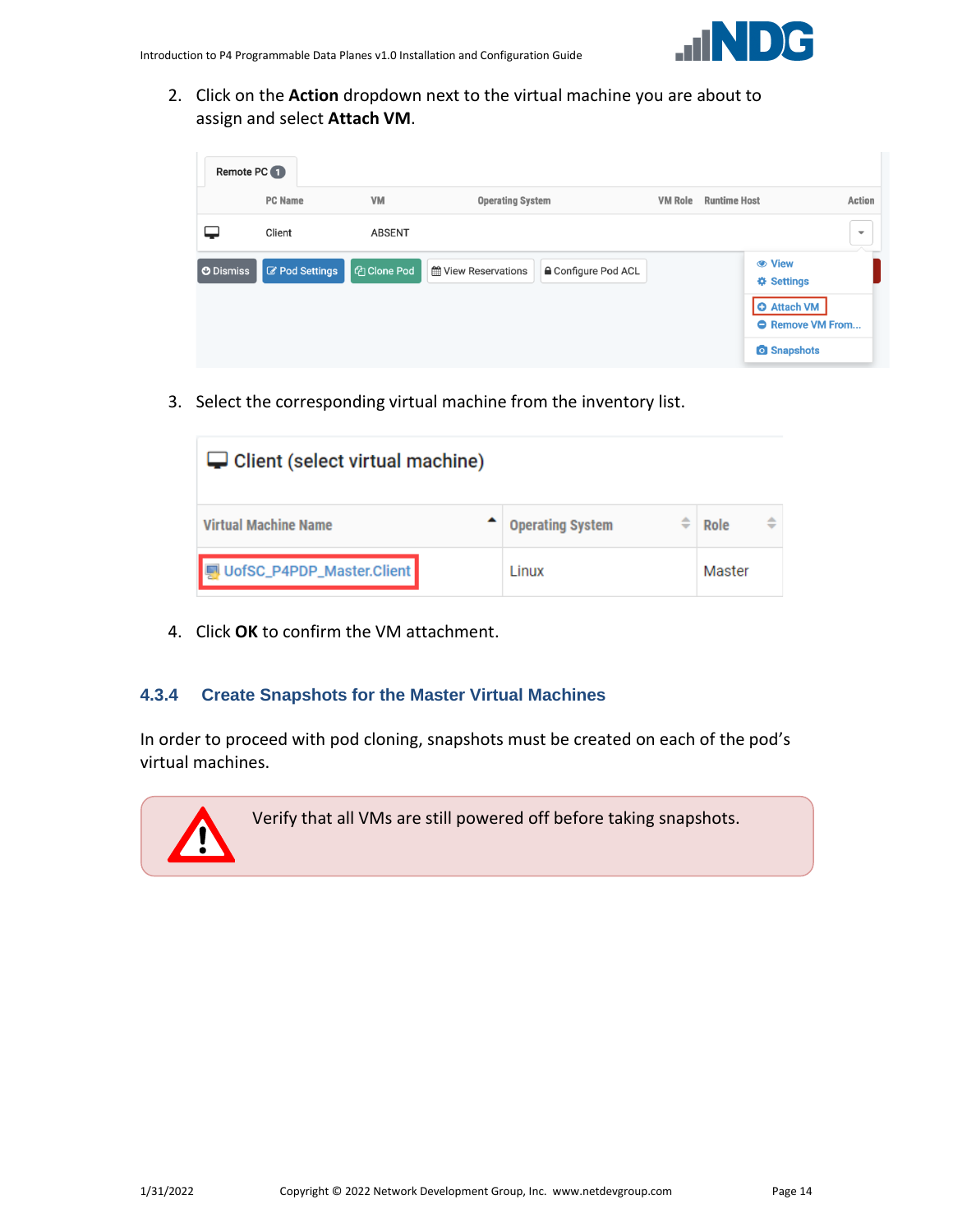

1. Make sure to view the **Introduction to P4 Programmable Data Planes v1.0** master pod you just assigned machines to. In the pod view, click on the dropdown menu option underneath the *Action* column for a specific VM and select **Snapshots**.

|                  | Remote PC <b>O</b> |                       |                                           |                            |                |                                               |
|------------------|--------------------|-----------------------|-------------------------------------------|----------------------------|----------------|-----------------------------------------------|
|                  | <b>PC Name</b>     | <b>VM</b>             |                                           | <b>Operating System</b>    | <b>VM Role</b> | <b>Action</b><br><b>Runtime Host</b>          |
| ۵                | Client             |                       | UofSC_P4PDP_Master.Client                 | Linux                      | <b>MASTER</b>  | ⊡                                             |
| <b>O</b> Dismiss |                    | <b>B</b> Pod Settings | <b>P</b> Clone Pod<br>倫 View Reservations | <b>△</b> Configure Pod ACL |                | <b>♦ Settings</b>                             |
|                  |                    |                       |                                           |                            |                | <b>O</b> Attach VM<br><b>O</b> Remove VM From |
|                  |                    |                       |                                           |                            |                | <b>O</b> Snapshots                            |

2. In the *Snapshot Manager* window, click on the **Take** button. This will take a snapshot of the current state of the virtual machine.

| <b>Snapshot Manager</b>              |                                                    |
|--------------------------------------|----------------------------------------------------|
| 白 層<br>You Are Here!<br>$\bullet$    | Name:<br><b>Description:</b>                       |
|                                      |                                                    |
| <b>同</b> Take<br><b>B</b> Delete All | <b>O</b> Go To<br><b>B</b> Edit<br><b>属</b> Delete |
| <b>O</b> Dismiss                     |                                                    |



Any changes made after this will require a new snapshot or those changes will not reflect in the reset state of the pod or its clones.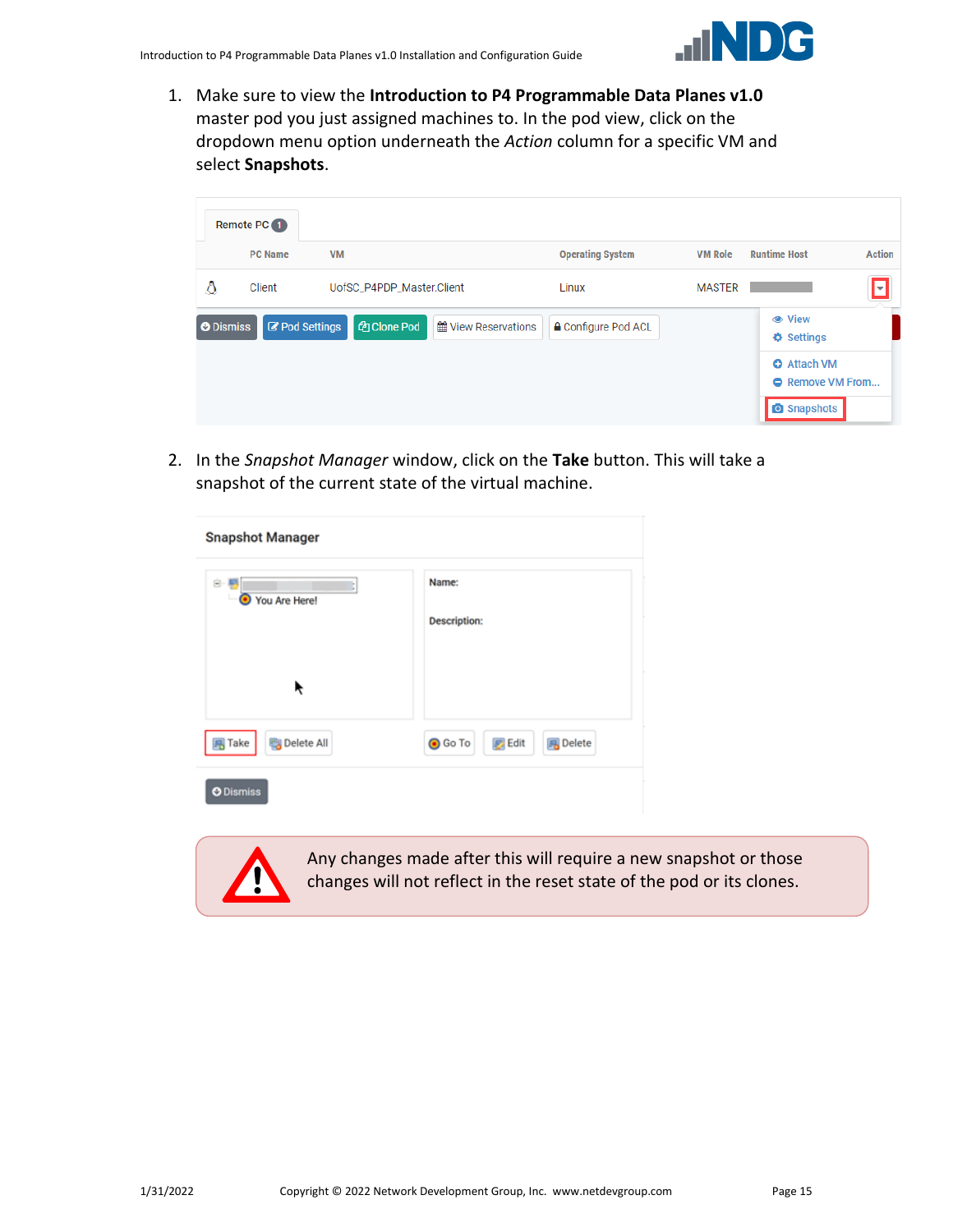

3. In the *Take Snapshot* window, type GOLDEN\_MASTER into the *Name* text field, or you may choose another naming convention as long as it is consistent for easy management. Click **OK**.

| <b>Take Snapshot</b> |    |
|----------------------|----|
| Name:                |    |
| GOLDEN_MASTER        |    |
| <b>Description:</b>  |    |
|                      |    |
|                      | d. |
|                      |    |
| OK<br>Cancel         |    |



It is recommended to use *GOLDEN\_MASTER* as the snapshot name when working with normalized pod types.

4. In the *Snapshot Manager* window, notice the snapshot is created. Click the **Dismiss** button.

| <b>Snapshot Manager</b>                  |                                                      |  |  |  |  |
|------------------------------------------|------------------------------------------------------|--|--|--|--|
| e<br>GOLDEN_MASTER<br>Θ<br>You Are Here! | Name:<br><b>GOLDEN_MASTER</b><br><b>Description:</b> |  |  |  |  |
| <b>B</b> Delete All<br><b>马 Take</b>     | <b>B</b> Edit<br><b>風</b> Delete<br><b>O</b> Go To   |  |  |  |  |
| <b>O</b> Dismiss                         |                                                      |  |  |  |  |

At this point it is good to verify that you have only one snapshot on the virtual machine. Multiple snapshots increase the likelihood of having problems, especially if the snapshots are named the same. Also, the more snapshots a virtual machine has, the slower the performance and the more drive space is used.

5. Repeat the previous steps for the remaining virtual machines.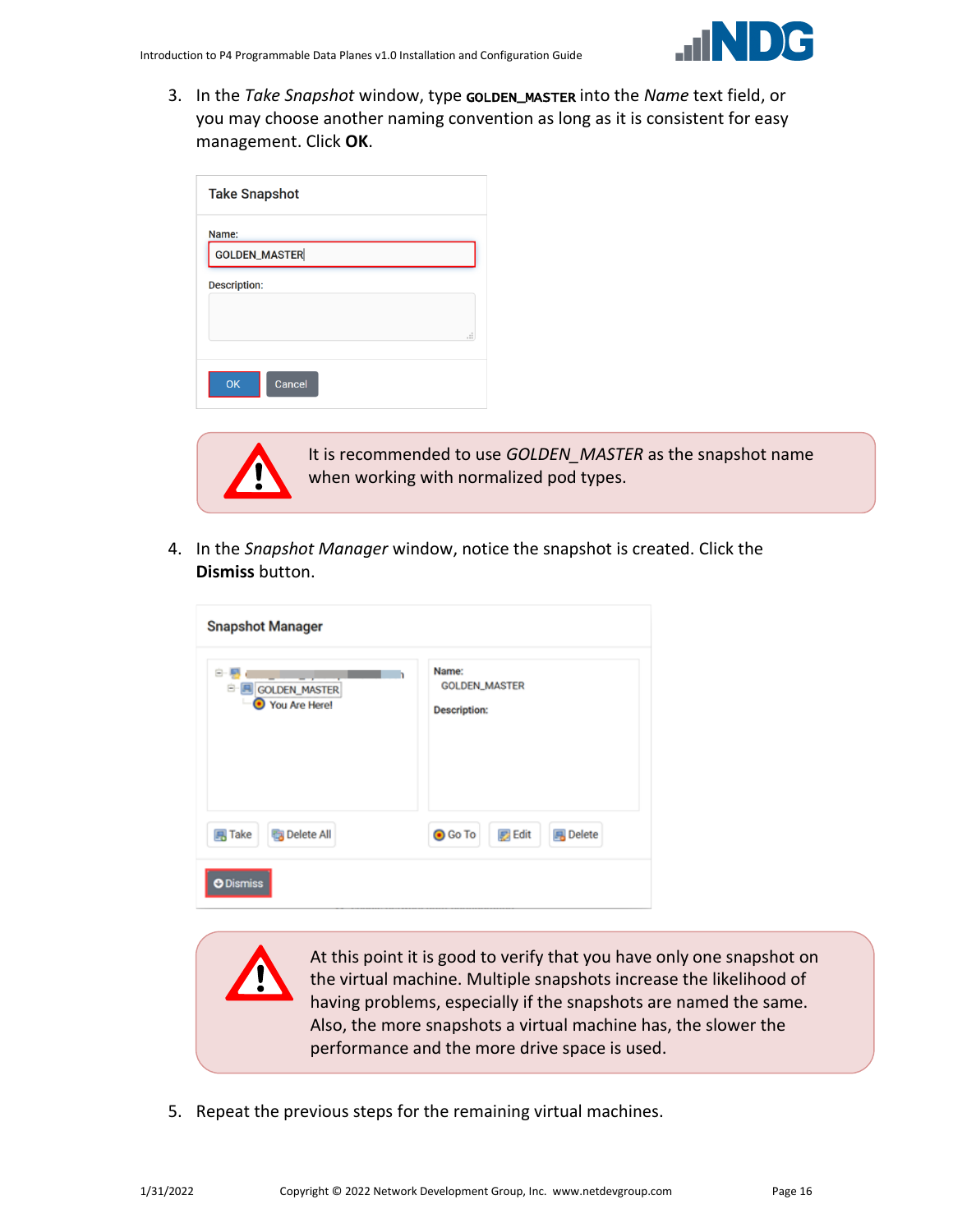

### <span id="page-16-0"></span>**4.3.5 Set the Revert to Snapshot**

1. Make sure to view the **Introduction to P4 Programmable Data Planes v1.0** master pod you just created snapshots for. In the pod view, click on the dropdown menu option underneath the *Action* column and select **Settings**.

|                  | Remote PC <b>O</b>    |                           |                     |                            |                |                                      |               |  |  |  |
|------------------|-----------------------|---------------------------|---------------------|----------------------------|----------------|--------------------------------------|---------------|--|--|--|
|                  | <b>PC Name</b>        | <b>VM</b>                 |                     | <b>Operating System</b>    | <b>VM Role</b> | <b>Runtime Host</b>                  | <b>Action</b> |  |  |  |
| ۵                | Client                | UofSC_P4PDP_Master.Client |                     | Linux                      | <b>MASTER</b>  |                                      | ◘             |  |  |  |
| <b>O</b> Dismiss | <b>B</b> Pod Settings | <b>图 Clone Pod</b>        | 倫 View Reservations | <b>△</b> Configure Pod ACL |                | <b>●</b> View<br><b>♦ Settings</b>   |               |  |  |  |
|                  |                       |                           |                     |                            |                | <b>O</b> Attach VM<br>Remove VM From |               |  |  |  |
|                  |                       |                           |                     |                            |                | <b>O</b> Snapshots                   |               |  |  |  |

2. In the virtual machine's *Settings* window, click on the *Revert to Snapshot* dropdown and select **GOLDEN\_MASTER** and then click the **Submit** button.

> This sets the snapshot on the virtual machine that will get reverted to each time the pod is scheduled.

| <b>Client Settings</b><br>A   |                                                                                                                                                                                                                              |  |
|-------------------------------|------------------------------------------------------------------------------------------------------------------------------------------------------------------------------------------------------------------------------|--|
| <b>PC Name</b>                | Client                                                                                                                                                                                                                       |  |
| PC Type                       | <b>Virtual Machine</b><br>٠                                                                                                                                                                                                  |  |
| <b>Datacenter</b>             | ▼                                                                                                                                                                                                                            |  |
| <b>Virtual Machine</b>        | UofSC_P4PDP_Master.Client<br>▼                                                                                                                                                                                               |  |
| Role                          | <b>Master</b>                                                                                                                                                                                                                |  |
| <b>Revert to Snapshot</b>     | <b>GOLDEN_MASTER</b>                                                                                                                                                                                                         |  |
| <b>Shutdown Preference</b>    | <b>Graceful Shutdown</b><br>▼                                                                                                                                                                                                |  |
| <b>Guest Operating System</b> | Linux<br>$\overline{\phantom{a}}$                                                                                                                                                                                            |  |
| <b>Options</b>                | enable remote display auto-configuration<br>$\checkmark$<br>enable network auto-configuration<br>v<br>enable advanced setting auto-configuration<br>$\checkmark$<br>enable minimum requirements verification<br>$\checkmark$ |  |
|                               | Submit<br><b>O</b> Cancel<br><sup>O</sup> Help                                                                                                                                                                               |  |

3. Click **OK** to confirm.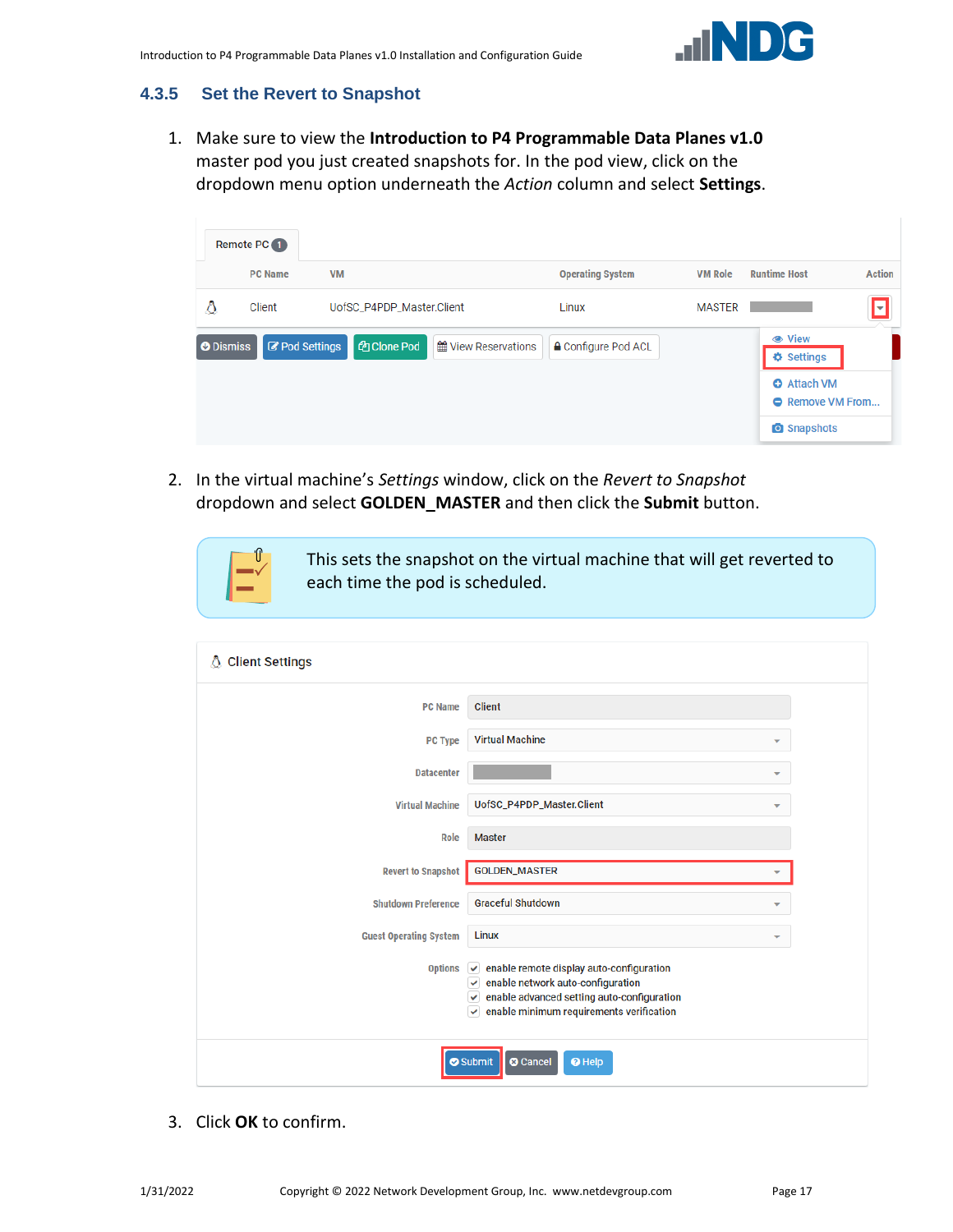

## <span id="page-17-0"></span>**5 Pod Cloning**

This section will help you create multiple student pods. The following sections describe the *NETLAB+* pod cloning feature used to create student pods on one or two host systems.

#### <span id="page-17-1"></span>**5.1 Linked Clones and Full Clones**

*NETLAB+* can create *linked clones* or *full clones*.

A **linked clone** (or linked virtual machine) is a virtual machine that shares virtual disks with the parent (or master) virtual machine in an ongoing manner. This conserves disk space and allows multiple virtual machines to use the same software installation. Linked clones can be created very quickly because most of the disk is shared with the parent VM.

A **full clone** is an independent copy of a virtual machine that shares nothing with the parent virtual machine after the cloning operation. Ongoing operation of a full clone is entirely separate from the parent virtual machine.

## <span id="page-17-2"></span>**5.2 Creating User Pods**

The following section describes how to create user pods on the same *VMware Host* system that holds your master pod's virtual machines. In this scenario, we will create linked virtual machines using the *NETLAB+* pod cloning utility.

- 1. Log in to **NETLAB+ VE** with the *administrator* account.
- 2. Select the **Pods** icon.



- 3. Click on your master pod.
- 4. Make sure the pod is offline by selecting **Take Pod Offline**.
- 5. Click the **Clone Pod** button to create a new pod, based on the settings and snapshots of this pod.



6. Input a new ID value into the **New Pod ID** field. It is advised to keep the pods in numerical order. If the pod IDs are not in numerical order, they will not show up in the scheduler in numerical order. Click **Next**.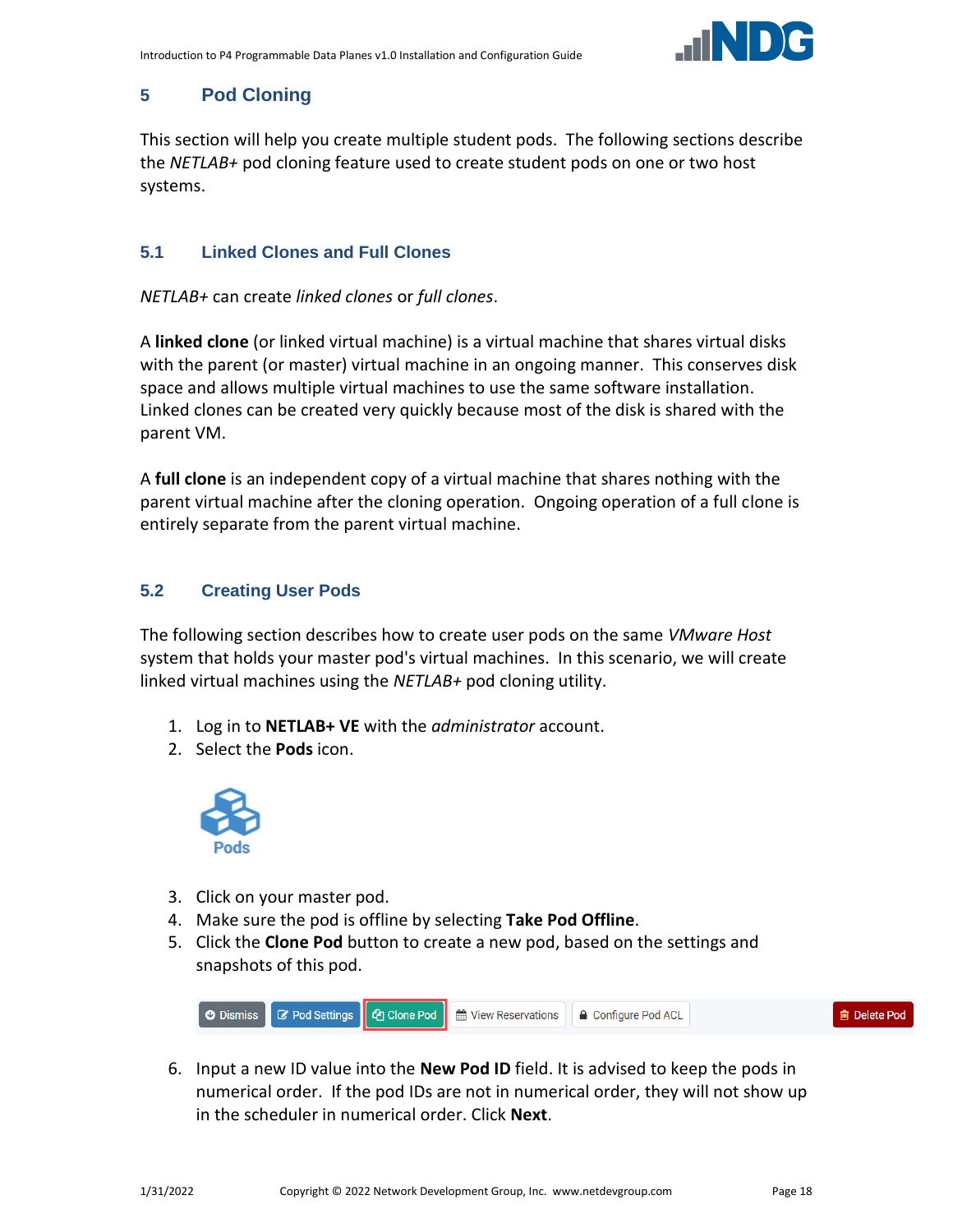

7. Enter a name for the cloned pod into the **New Pod Name** field. For example, **P4PDP\_H120\_S1001**. Click **Next**.

| ۰ |
|---|
|   |

The *Pod Name* identifies the pod and is unique per pod. Here we used the name of the lab set or course in a shortened form along with a host identifier (H120), the type and number of the pod (S1001).

8. When the action has finished processing, you are presented with a settings screen. Notice each VM has its own tab. Go through each tab and verify the following:

*Source Virtual Machine*:

a. *From Snapshot* should be set to the **GOLDEN\_MASTER** snapshot you created previously.

*Target Virtual Machine*:

- a. For *Type*, verify that **Linked** is selected.
- b. For *Role*, verify that the **Normal** role is selected.
- c. For *Take Snapshot*, verify that **GOLDEN\_MASTER** is inputted.
- d. For *Copy BIOS UUID,* only choose this option if you wish to preserve the sources VM's BIOS UUID for the targeted clone VM (when this option is checked, it can help with keeping licensing intact such as *Microsoft Windows Licensing/Activation*).

| <b>Client</b>        |                               |                          |                       |                                           |                          |
|----------------------|-------------------------------|--------------------------|-----------------------|-------------------------------------------|--------------------------|
|                      | <b>Source Virtual Machine</b> |                          |                       | <b>Target Virtual Machine</b>             |                          |
| <b>VM Name</b>       | UofSC_P4PDP_Master.Client     | $\overline{\phantom{a}}$ | <b>VM Name</b>        | P4PDP_H120_S1001.Client                   |                          |
| <b>From Snapshot</b> | <b>GOLDEN_MASTER</b>          | ▼                        | <b>Type</b>           | Linked<br>▼                               |                          |
|                      |                               |                          | Role                  | <b>Normal</b><br>$\overline{\phantom{a}}$ |                          |
|                      |                               |                          | <b>Runtime Host</b>   |                                           | $\overline{\phantom{a}}$ |
|                      |                               |                          | <b>Datastore</b>      |                                           | $\overline{\phantom{a}}$ |
|                      |                               |                          | <b>Storage</b>        | <b>On Demand</b>                          | $\overline{\phantom{a}}$ |
|                      |                               |                          | <b>Take Snapshot</b>  | <b>GOLDEN_MASTER</b>                      |                          |
|                      |                               |                          | <b>Copy BIOS UUID</b> | disabled                                  |                          |

9. When you are done changing settings, click **Clone Pod**. This should complete within a minute as we are creating linked virtual machines.



10. When the pod clone process is finished, click **OK**.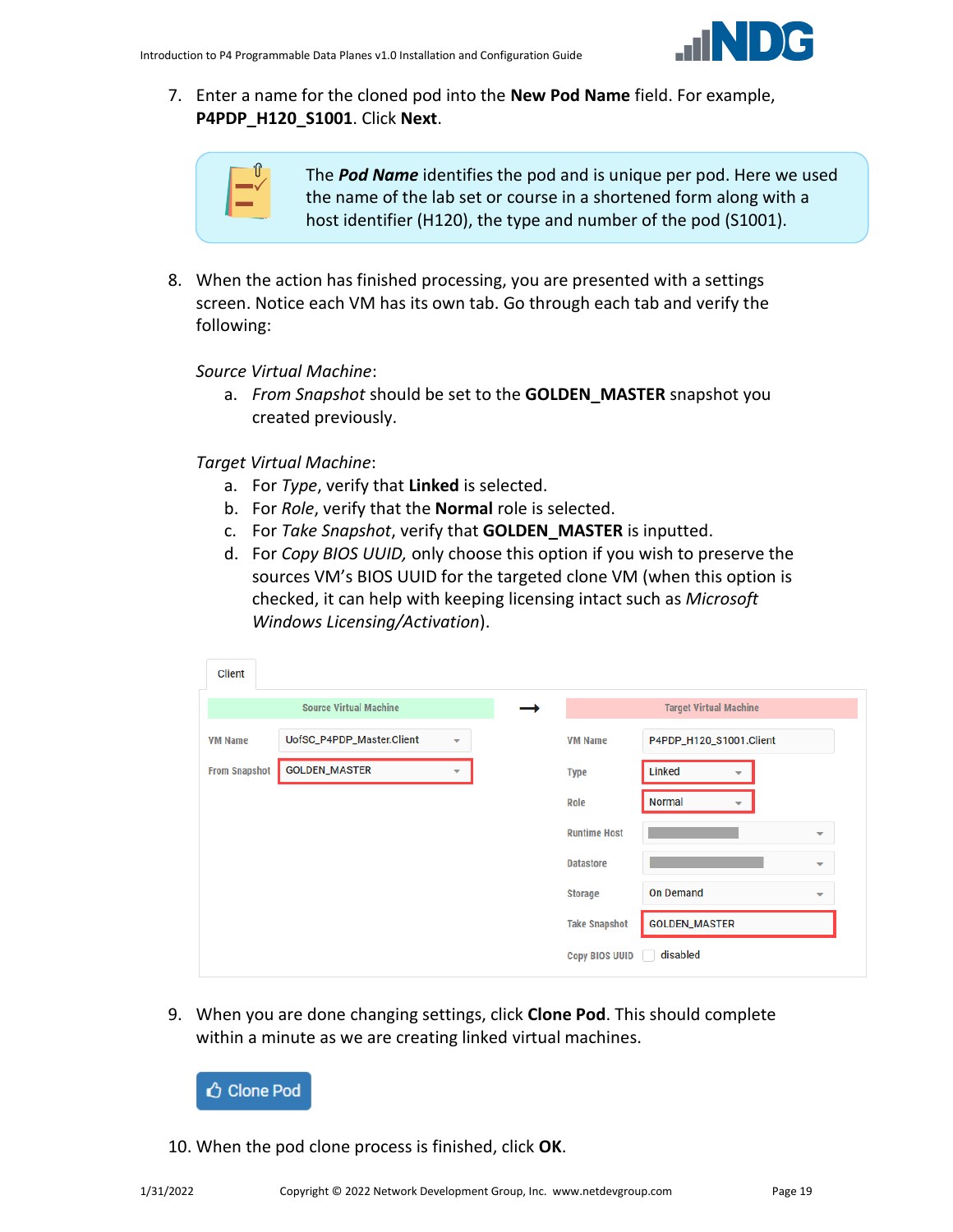

- 11. If you want to dedicate this pod to a particular class, team, or student, use the *Pod ACLs* feature. For details, see the *[NETLAB+ VE Instructor Guide.](http://www.netdevgroup.com/support/documentation/netlabve/netlabve_instructor_guide.pdf#nameddest=manage_pod_acls)*
- 12. On the *Pod Management* page, click the drop-down arrow underneath *State* and select **Bring Pod Online** to make the pod available.



The user pod can now be reserved. When the reservation becomes active, *NETLAB+* will automatically configure virtual machines and virtual networking for your new pod.

> The *GOLDEN\_MASTER* snapshot is the starting point for all pods. We recommend that you reserve the 1st pod and conduct some labs to make sure the snapshot images work correctly. If there are defects, make corrections to the images to the master pod and retake the *GOLDEN\_MASTER* snapshot before creating additional pods.

## <span id="page-19-0"></span>**5.3 Copying Your Master Pod to the Second Host**

For this task, we will use the pod cloning utility to copy our master pod to the second host.

- 1. Log in to *NETLAB+* with the administrator account.
- 2. Select the **Pods** icon.



- 3. Click on the master pod.
- 4. Make sure the pod is offline by selecting **Take Pod Offline**.
- 5. Click the **Clone** button to create a new pod, based on the settings of this pod.



6. Input a new ID value into the **New Pod ID** field. It is advised to keep the pods in numerical order. If the pod IDs are not in numerical order, they will not show up in the scheduler in numerical order. Click **Next**.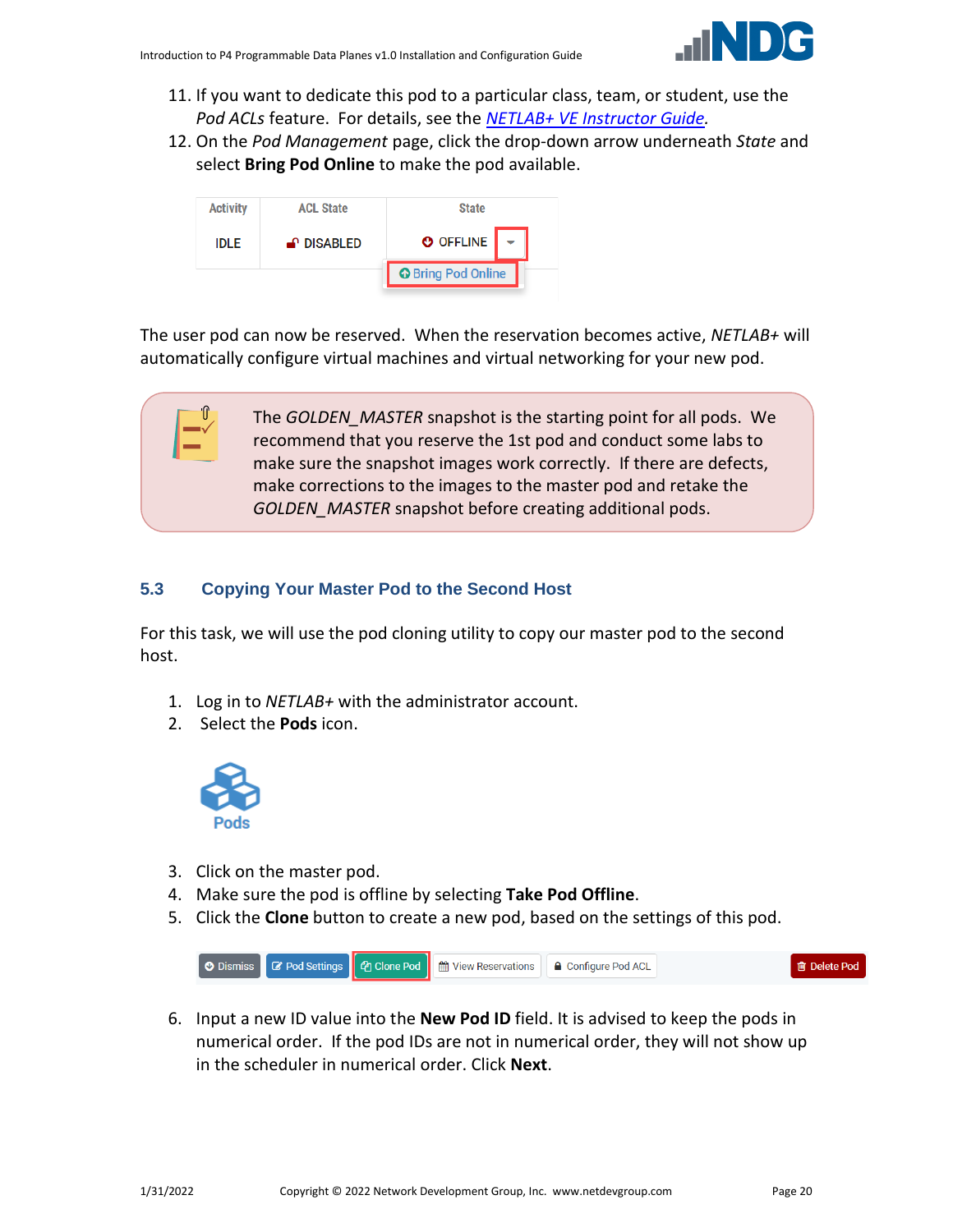

7. Enter a name for the cloned pod into the **New Pod Name** field. For example, **P4PDP\_H130\_M1000**. Click **Next**.

| т |
|---|
|   |

The *Pod Name* identifies the pod and is unique per pod. Here we used the name of the lab set or course in a shortened form along with a host identifier (H130), the type and number of the pod (S6001).

8. When the action has finished processing, you are presented with a settings screen. Notice each VM has its own tab. Go through each tab and verify the following:

*Source Virtual Machine*:

a. *From Snapshot* should be set to the **GOLDEN\_MASTER** snapshot you created previously.

*Target Virtual Machine*:

- a. For *Type*, verify that **Full** is selected.
- b. For *Role*, verify that the **Master** role is selected.
- c. For *Take Snapshot*, verify that **GOLDEN\_MASTER** is inputted.
- d. For *Runtime Host*, select the second host system (which should be different than the system you are cloning from).
- e. For *Copy BIOS UUID,* only choose this option if you wish to preserve the sources VM's BIOS UUID for the targeted clone VM (when this option is checked, it can help with keeping licensing intact such as *Microsoft Windows Licensing/Activation*).

| Client               |                               |   |                       |                                  |                          |
|----------------------|-------------------------------|---|-----------------------|----------------------------------|--------------------------|
|                      | <b>Source Virtual Machine</b> |   |                       | <b>Target Virtual Machine</b>    |                          |
| <b>VM Name</b>       | UofSC_P4PDP_Master.Client     | ▼ | <b>VM Name</b>        | P4PDP_H130_M1000.Client          |                          |
| <b>From Snapshot</b> | <b>GOLDEN_MASTER</b>          | ۰ | <b>Type</b>           | Full<br>$\overline{\phantom{a}}$ |                          |
|                      |                               |   | Role                  | <b>Master</b><br>▼               |                          |
|                      |                               |   | <b>Runtime Host</b>   |                                  | $\overline{\phantom{a}}$ |
|                      |                               |   | <b>Datastore</b>      |                                  | $\overline{\phantom{a}}$ |
|                      |                               |   | <b>Storage</b>        | <b>On Demand</b>                 | $\overline{\phantom{a}}$ |
|                      |                               |   | <b>Take Snapshot</b>  | <b>GOLDEN_MASTER</b>             |                          |
|                      |                               |   | <b>Copy BIOS UUID</b> | disabled                         |                          |